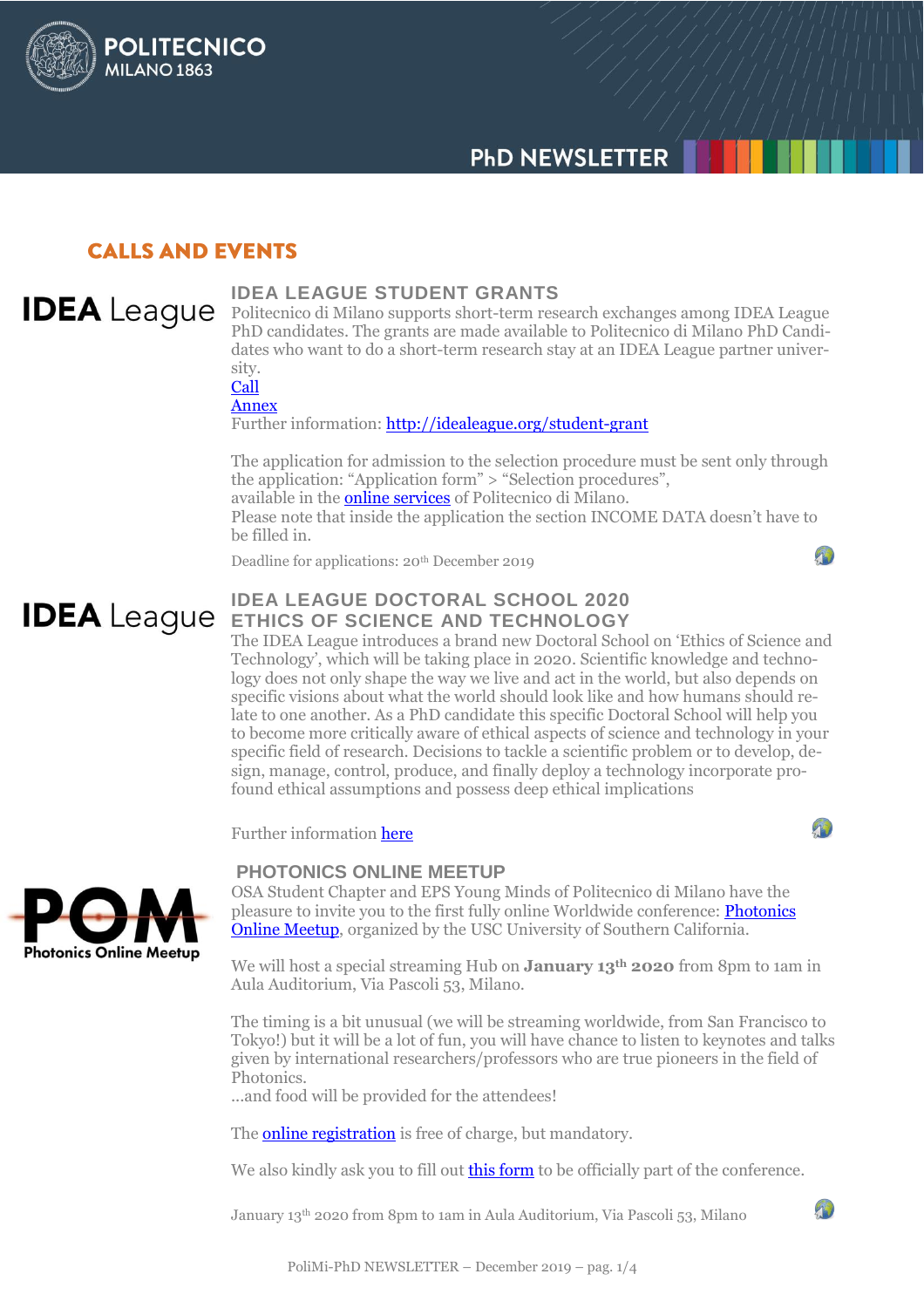

## **GRANTS FOR VISITING STUDENTS IN SELECTED MATHEMATICAL INSTITUTIONS**

The UMI (Italian Mathematical Union) issues a call for Visiting Grants in Mathematics for visiting periods in 2020. To inspect the call (including the list of nine hosting institutions for which it is possible to apply), the conditions and to apply please visit the [UMI website](http://umi.dm.unibo.it/2019/10/11/bando-2019-grant-per-visiting-students-2/) (in Italian) The amount of the grant is 2.500 EUR

Deadline: 31st Genuary 2020

smus+ programme) has been issued.



# **POLITECNICO** MILANO<sub>1863</sub>

The Erasmus Programme offers support for mobility of students within European programme countries as well as within a selection of Extra-UE partner countries (KA107). All Politecnico di Milano students apply in the "International mobility for

**ERASMUS+ (OUTGOING MOBILITY FOR STUDY PURPOSES)** The call for the 2020/2021 International Mobility for study (including the Era-

study" section of their Online Services. Application from 3 December 2019 to 9 January 2020 (12:00 noon).

Please be informed that, although Switzerland does not take part in the Erasmus programme, Swiss institutions are also offered as possible mobility destinations (under ACCORDI BILATERALI EXTRA UE).

After selection for the programme, the host university has to accept the students for mobility, so for PhD candidates it is advisable to make contact with a research group in advance, to plan the visit.

For general information about the Erasmus Programme and for the lists of destinations available to PhD students please visit the webpages:

[https://www.polimi.it/en/services-and-opportunities/experience-abroad/erasmus](https://www.polimi.it/en/services-and-opportunities/experience-abroad/erasmus-plus)[plus](https://www.polimi.it/en/services-and-opportunities/experience-abroad/erasmus-plus)

[http://www.dottorato.polimi.it/en/during-your-phd/periods-abroad-and-sta](http://www.dottorato.polimi.it/en/during-your-phd/periods-abroad-and-stages/international-mobility-programs-outgoing/erasmus-outgoing-mobility-for-study-purposes/)[ges/international-mobility-programs-outgoing/erasmus-outgoing-mobility-for](http://www.dottorato.polimi.it/en/during-your-phd/periods-abroad-and-stages/international-mobility-programs-outgoing/erasmus-outgoing-mobility-for-study-purposes/)[study-purposes/](http://www.dottorato.polimi.it/en/during-your-phd/periods-abroad-and-stages/international-mobility-programs-outgoing/erasmus-outgoing-mobility-for-study-purposes/)

The call is available at the webpage [https://www.polimi.it/en/services-and-opportunities/experience-abroad/study](https://www.polimi.it/en/services-and-opportunities/experience-abroad/study-mobility/erasmus/call/)[mobility/erasmus/call/](https://www.polimi.it/en/services-and-opportunities/experience-abroad/study-mobility/erasmus/call/)

For further administrative information about the program please contact **era**[smus@polimi.it](mailto:erasmus@polimi.it)

Deadline for applications: 9th January 2020





#### **VULCANUS IN JAPAN – A TRAINING PROGRAM FOR EU STUDENTS**

Since 1997, the program Vulcanus in Japan allows to EU/COSME students to participate to a one-year programme, entirely undertaken in Japan.

The selected students follow:

- a seminar on Japan
- a four-month intensive Japanese language course
- an eight-month internship in a Japanese company.

For information about the program and how to apply please visit **this website** 

Deadline for applications: 20<sup>th</sup> January 2020

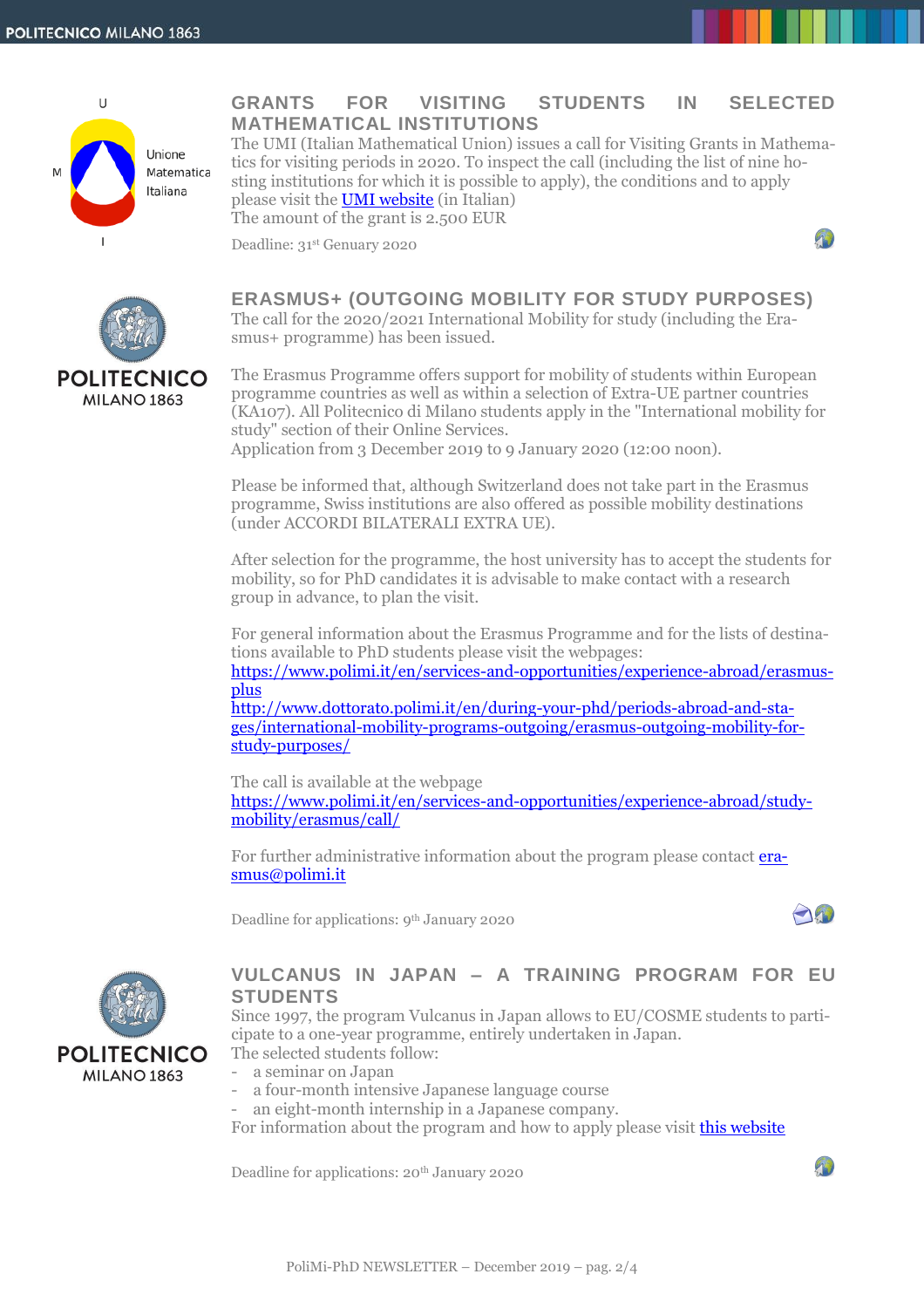## **SCHOLARSHIPS FOR CONDUCTING RESEARCH AT THE UNIVERSITÉ DE MONTRÉAL**



The Mitacs Globalink Funding Programs for International Students provide 150 new scholarships each year for foreign students who wish to do a research stay at the Université de Montréal under the Globalink Research Award program. For further information and to apply please visit this [webpage](https://international.umontreal.ca/english/international-students/special-scholarship-programs/mitacs-globalink-funding-programs-for-international-students/#c80345)

# **SEMINARS AND WORKSHOPS**

### **RESILIENCE TRAINING OPPORTUNITY**

The Politecnico di Milano PhD School and Enel Foundation, in collaboration with the United Nation Private Sector Alliance for Disaster Resilient Societies (ARISE), offer a workshop on Resilience-related themes.

After an overview of the UN Sustainable Development Goals, a description of the Sendai Framework for disaster risk reduction and a snapshot on the increase of hazardous phenomena (Enel Foundation and UN Office for Disaster Risk Reduction), students will focus their attention on a business case related to investment for resilience and effective response (Enel Group).

Speakers: Senior Representatives and Executives from Enel Foundation, UNISDR and the Enel Group

Registration is free, but mandatory by filling this [online form](https://goo.gl/forms/RnehfciOaAvpeZt92)

Essential Pre-readings:

- [Sustainable operations management: a typological approach](http://upcommons.upc.edu/bitstream/handle/2099/8142/Corbett.pdf) (Lawrence M.Corbett)
- [Sendai Framework](http://www.preventionweb.net/files/43291_sendaiframeworkfordrren.pdf)
- The road to resilience [managing and financing extreme weather risk](https://www.worldenergy.org/publications/2015/the-road-to-resilience-managing-and-financing-extreme-weather-risk/)

Monday, December 10th 2018, 3 pm – 5 pm - Campus Leonardo, Castigliano Conference Room - Building  $\#5$ 

#### **THE WATERJET AS A MANUFACTURING TOOL Dr. Mohamed Hashish, Flow International Corporation**

The waterjet is a tool that has been used in many manufacturing applications. This presentation will start by covering some basics of high pressure technology and fluid flow. Several applications will be discussed to highlight the need for developing special waterjet tools and strategies to perform certain manufacturing requirements. However, there are many areas needing research and advanced studies, so waterjets become even more environmentally friendly and industry 4.0 compatible.

December 12th 2019, 10:00 am – Sala Consiglio, Department of Mechanical Engineering, Via La Masa 1



 $\mathcal{L}$ 

40